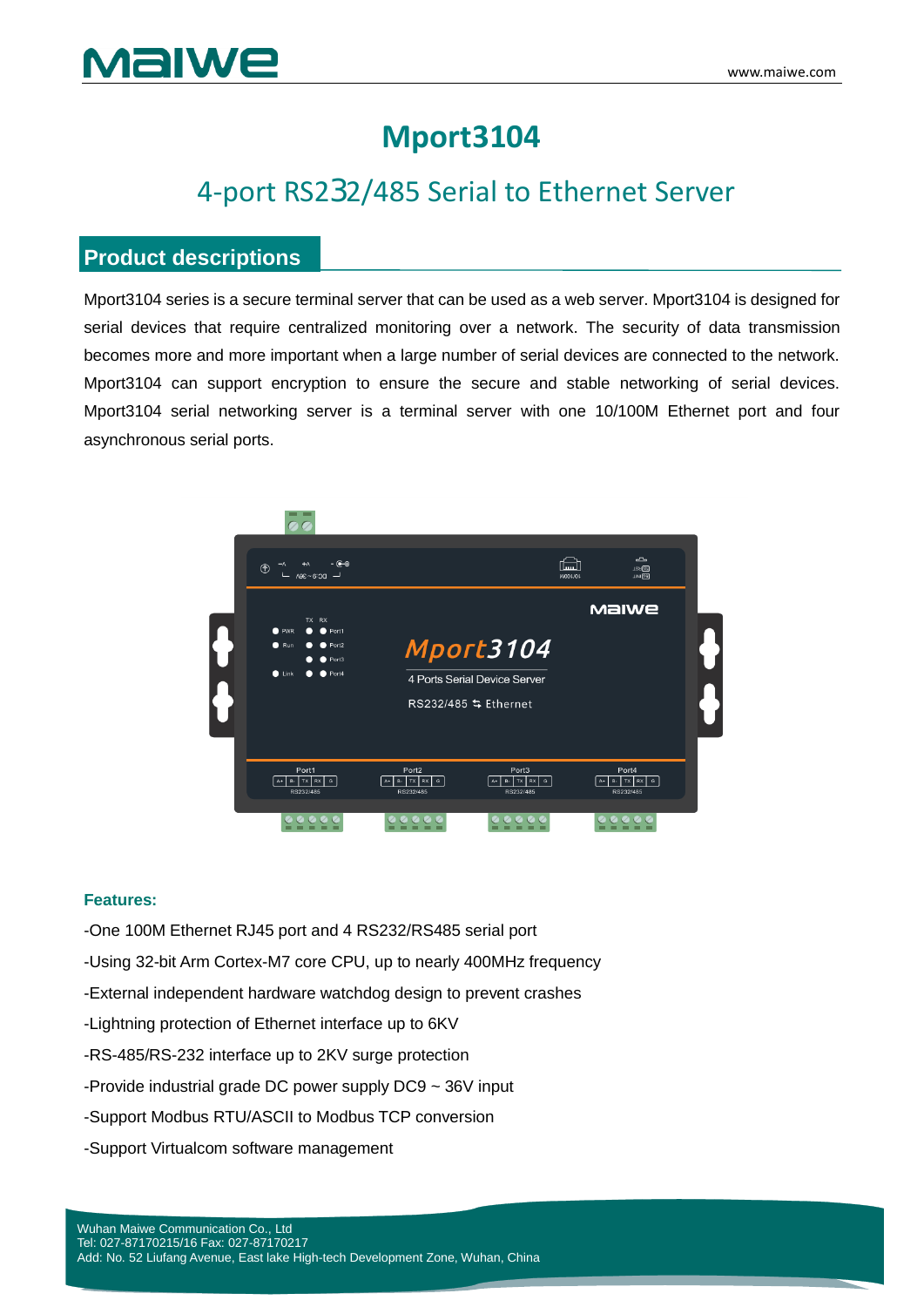# MaIWe

## **Product specifications**

|                        | Model                                           | Mport3104                                                                                                         |
|------------------------|-------------------------------------------------|-------------------------------------------------------------------------------------------------------------------|
| <b>Power Supply</b>    | <b>Operating Voltage</b>                        | $9 - 36V$                                                                                                         |
|                        | <b>Working Current</b>                          | 66mA@12V                                                                                                          |
| <b>Network Port</b>    | <b>Network Port</b>                             | 10/100Mbps;RJ45 interface; adaptive MDI/MDIX<br>cross-connect and auto-flip                                       |
|                        | Isolation<br>Protection                         | 1.5KV                                                                                                             |
| <b>Serial Port</b>     | <b>Serial Ports</b>                             | 4*RS-232/485                                                                                                      |
|                        | <b>Baud rate</b>                                | 600~460800 (bps)                                                                                                  |
|                        | Data bit                                        | 7,8                                                                                                               |
|                        | Stop bit                                        | 1, 2                                                                                                              |
|                        | validation modes                                | none, odd parity, even parity                                                                                     |
|                        | <b>ESD</b>                                      | ±8kV(contact); ±15kV(air)                                                                                         |
|                        | Surge                                           | Power Supply: ±2kV/common mode, ±2kV/differential mode                                                            |
| <b>Reliability</b>     |                                                 | RS-485/422: ±2kV/common mode, ±2kV/differential mode                                                              |
|                        |                                                 | Network port:±6kV/ common mode, ±2kV/ differential mode                                                           |
|                        | <b>EFT</b>                                      | Power supply: ±2kV; Communication port: ± 2kV                                                                     |
|                        | Size(L*W*H)                                     | 207x112x34.2 (mm)                                                                                                 |
| Other                  | Working<br>Environment                          | -40°C $\sim$ +85°C, 5% $\sim$ 95% RH (no condensation)                                                            |
|                        | Storage<br>Temperature                          | -40°C $\sim$ +85°C, 5% $\sim$ 95% RH (no condensation)                                                            |
| Software<br>Parameters | Network protocol                                | IPv4, IP, TCP/UDP, ARP, ICMP, DHCP, DNS, HTTP,<br><b>RFC2217</b>                                                  |
|                        | IP                                              | Static IP / DHCP                                                                                                  |
|                        | <b>DNS</b>                                      | Support                                                                                                           |
|                        | <b>User Configuration</b>                       | Web configuration                                                                                                 |
|                        | Simple<br>Transparent<br>Transmission<br>Method | <b>TCP Server/TCP Client/UDP Client/UDP</b><br>Multicast/RealCOM/Pair Connection                                  |
|                        | Modbus                                          | Modbus RTU/ASCII to Modbus TCP                                                                                    |
|                        | Serial port<br>packaging                        | Time and length can be set; the default value changes<br>according to the bit rate; the maximum packing length is |